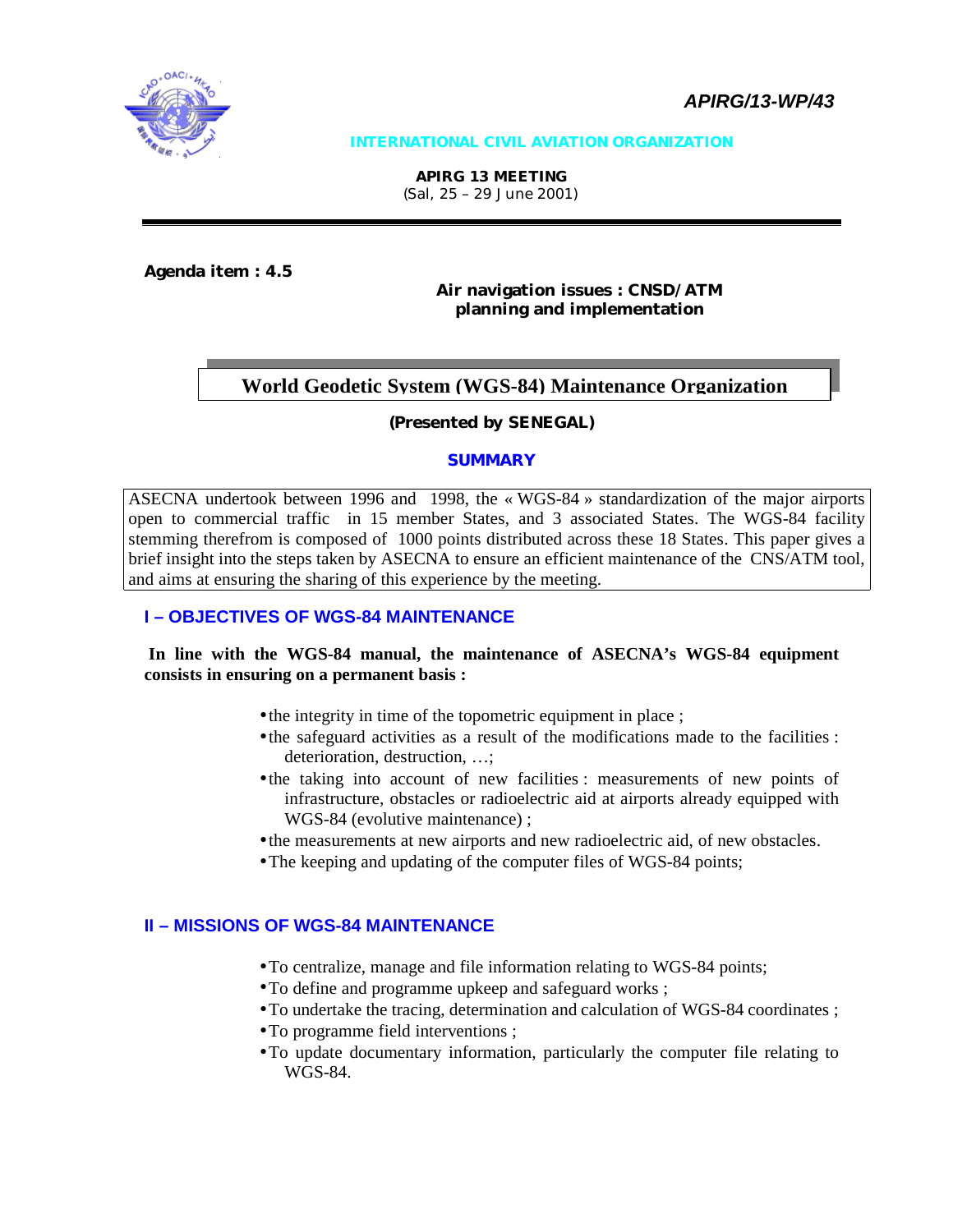#### **III– ORGANIZATION OF THE MANAGEMENT OF WGS-84 POINTS**

#### **III – 1 – Human resources**

The stragegy of management in real time as well as the geographic scope of the ASECNA network to be maintained (network map in annex 1), have led to the establishment of the following organization :

- An Office responsible for WGS-84 maintenance located in DAKAR (DTTM), drawing on ASECNA's national Representations ;
- A WGS-84 maintenance team at the level of each ASECNA Representation, comprising the WGS-84 local correspondent and the Civil engineering infrastructure Departmental Chief ;
- An early warning procedure based on a rapid circulation of information transmitted by information files to be consulted and transmitted to the head office by local teams :
	- 1) VISITING FILES
	- 2) INVENTORY FILES
	- 3) EVENT FILES.
- An annual programme relating to the inspection of the points of each airport, and particulary support networks.

In sum, any partial or total deterioration, any change of facility or new element within an installation should be immediately updated with regard to the relevant documentary information relating to the imperatives of air navigation.

#### **III – 2 – Computerized management facilities**

Our next WGS-84 server will make it possible to centralize / manage the data bases relating to ASECNA's WGS-84 points and those of the States for which we provide some services in this regard.

#### **IV– ACTION REQUIRED**

The meeting is invited :

- − Take note of the activities implemented by ASECNA within the framework of the maintenance of WGS-84 points.
- − Recommend , where necessary, the adoption of the ASECNA approach to the permanent monitoring of the integrity of WGS-84 points, inter alia, the putting into practive of the three (3) maintenance files : visiting file – WGS-84 M1, Inventory file – WGS-84 M2, Event file – WGS-84 M3.
- − Recommend that ASECNA's activities with regards to WGS-84 maintenance, feature in the body of the final report of this meeting in order to enlighten the aeronautical community on this type of activity which is also undertaken in the AFI region.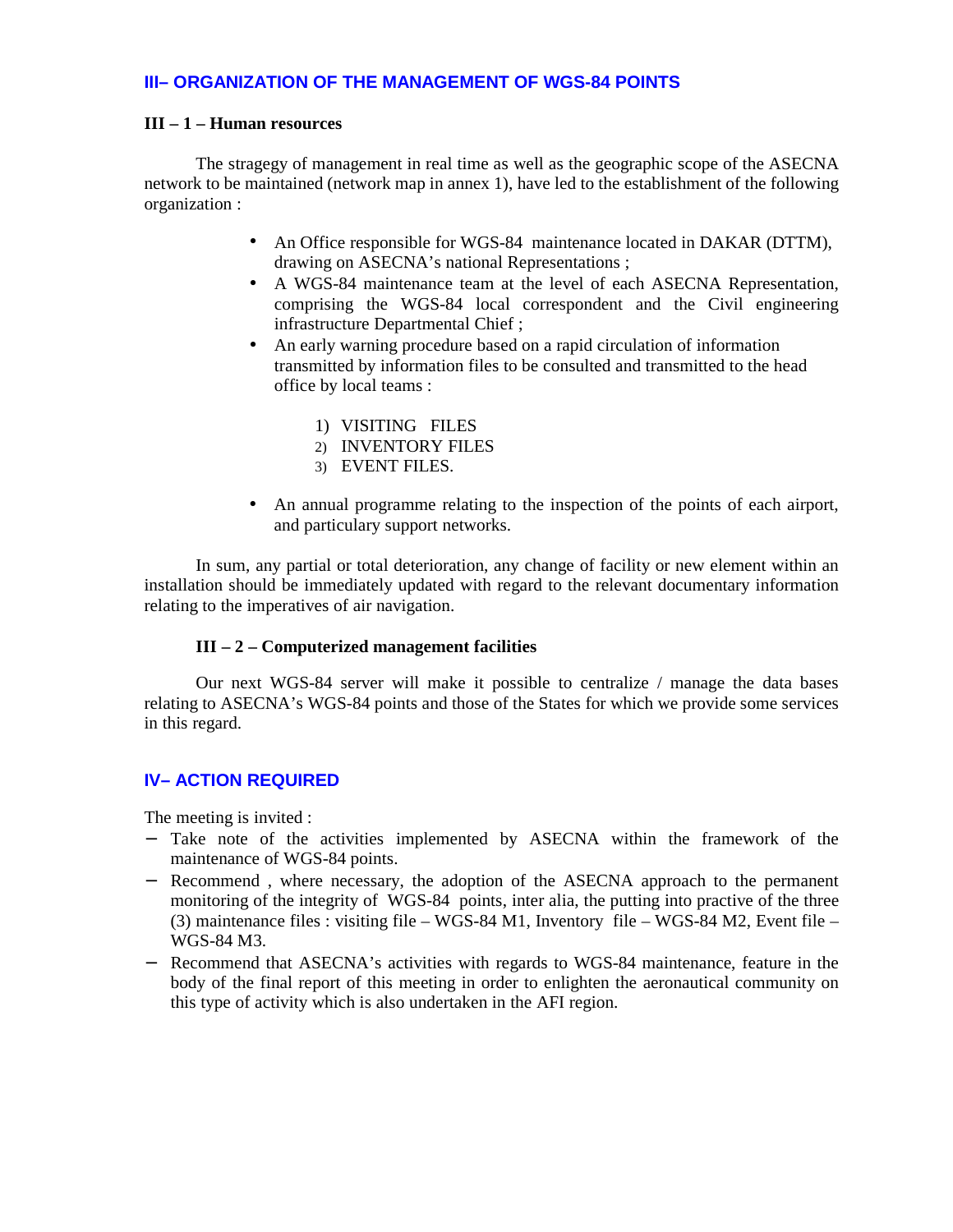

#### **FILE WGS 84 M1**

**COUNTRY :**

# **WGS 84 POINTS VISITING FILE**

#### **AIRPORT: CODE:**

#### *I – VISUAL OBSERVATION*

(support network and ground infrastructure points)

| <b>Point number</b> |  |  | <b>Place of</b> |  |
|---------------------|--|--|-----------------|--|
| Date of visit       |  |  | installation at |  |
| Visit $n^{\circ}$   |  |  | airport         |  |
|                     |  |  | (B.T, Runway,   |  |
|                     |  |  | $VOR$ ,         |  |

|                        |          | ves | n0 |              |                     |  |
|------------------------|----------|-----|----|--------------|---------------------|--|
| <b>Benchmark/Paint</b> | Existent |     |    | <b>State</b> | Good condition      |  |
|                        |          |     |    |              |                     |  |
|                        |          |     |    |              | Totally destroyed   |  |
| <b>Disc</b>            | Existent |     |    | <b>State</b> | Displaced           |  |
|                        |          |     |    |              | Partially destroyed |  |

### **II – COMMENTS**

|                                    | ves |  |
|------------------------------------|-----|--|
| Does the point seem intact to you? |     |  |

**If the point does not seem intact to you, briefly describe its condition :** 

#### *III - COMPOSITION OF THE TEAM CONDUCTING THE VISIT*

| <b>FAMILY NAME First name</b> | <b>Function</b> | <b>Signature</b> |
|-------------------------------|-----------------|------------------|
|                               |                 |                  |
|                               |                 |                  |
|                               |                 |                  |
|                               |                 |                  |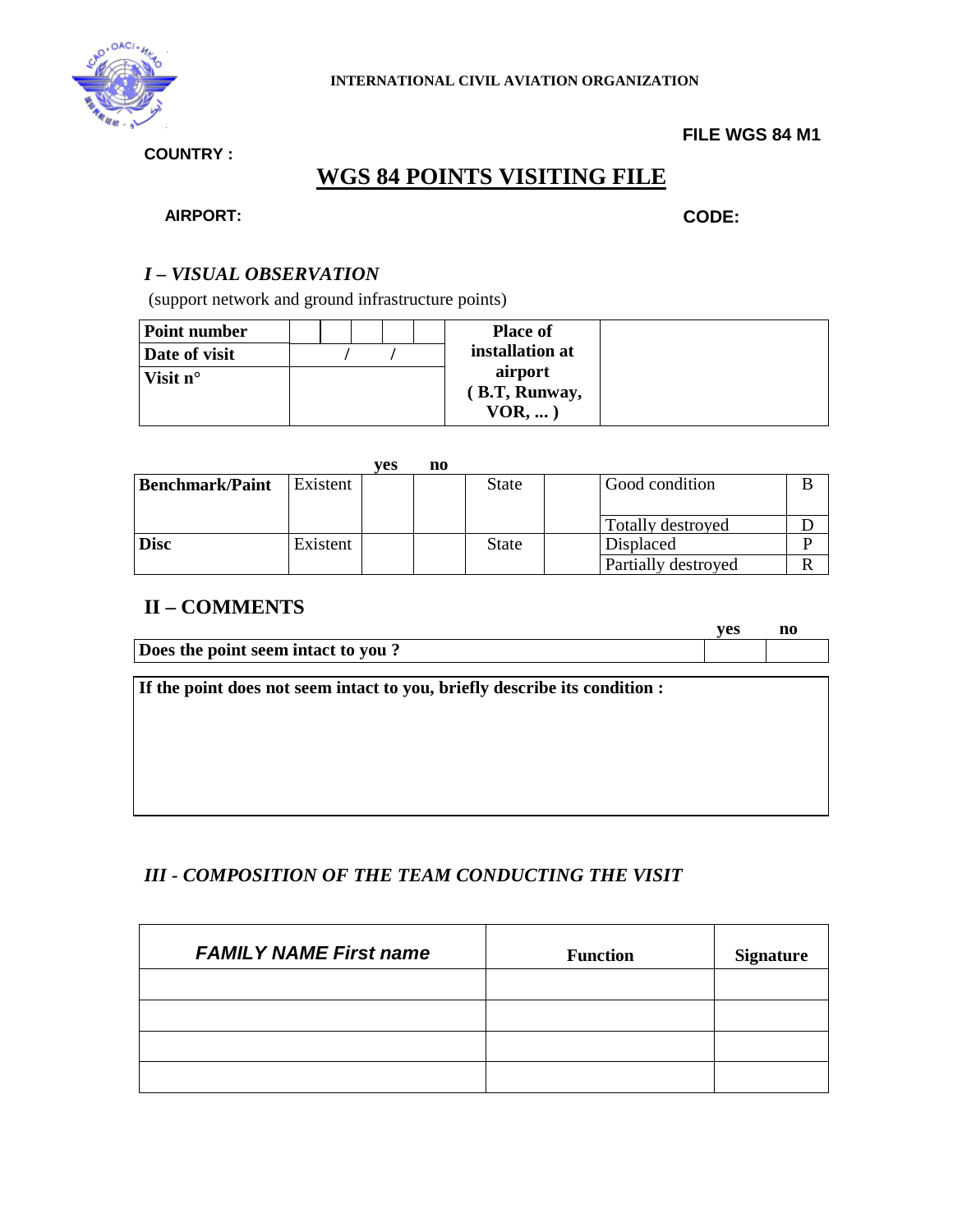

 **FILE WGS 84 M2** 

**COUNTRY :** 

# **WGS 84 INVENTORY POINTS**

**AIRPORT: CODE :** 

| <b>POINT CODE</b> | <b>POINT</b><br><b>DESIGNATION</b> | <b>WGS 84</b> | LATITUDE LONGITUDE ALTITUDE<br><b>WGS 84</b> | <b>WGS84</b> | <b>OBSERVATION ON</b><br>THE CONDITION OF<br>THE POINT |
|-------------------|------------------------------------|---------------|----------------------------------------------|--------------|--------------------------------------------------------|
| $\mathbf{1}$      | $\overline{2}$                     | 3             | $\overline{4}$                               | 5            | 6                                                      |
|                   |                                    |               |                                              |              |                                                        |
|                   |                                    |               |                                              |              |                                                        |
|                   |                                    |               |                                              |              |                                                        |
|                   |                                    |               |                                              |              |                                                        |
|                   |                                    |               |                                              |              |                                                        |
|                   |                                    |               |                                              |              |                                                        |
|                   |                                    |               |                                              |              |                                                        |
|                   |                                    |               |                                              |              |                                                        |
|                   |                                    |               |                                              |              |                                                        |
|                   |                                    |               |                                              |              |                                                        |
|                   |                                    |               |                                              |              |                                                        |
|                   |                                    |               |                                              |              |                                                        |
|                   |                                    |               |                                              |              |                                                        |
|                   |                                    |               |                                              |              |                                                        |
|                   |                                    |               |                                              |              |                                                        |
|                   |                                    |               |                                              |              |                                                        |
|                   |                                    |               |                                              |              |                                                        |
|                   |                                    |               |                                              |              |                                                        |
|                   |                                    |               |                                              |              |                                                        |
|                   |                                    |               |                                              |              |                                                        |
|                   |                                    |               |                                              |              |                                                        |
|                   |                                    |               |                                              |              |                                                        |
|                   |                                    |               |                                              |              |                                                        |
|                   |                                    |               |                                              |              |                                                        |
|                   |                                    |               |                                              |              |                                                        |
|                   |                                    |               |                                              |              |                                                        |
|                   |                                    |               |                                              |              |                                                        |
|                   |                                    |               |                                              |              |                                                        |
|                   |                                    |               |                                              |              |                                                        |

**Key:** Column 1: Code physically registered on point WGS84

Column 2: Designation of the place where point WGS is located

Latitude WGS 84 of the point

Column 4: Longitude WGS 84 of the point

Column 5: Altitude WGS 84 of the point

Column 6: Observation on the state of

Integrity of the point